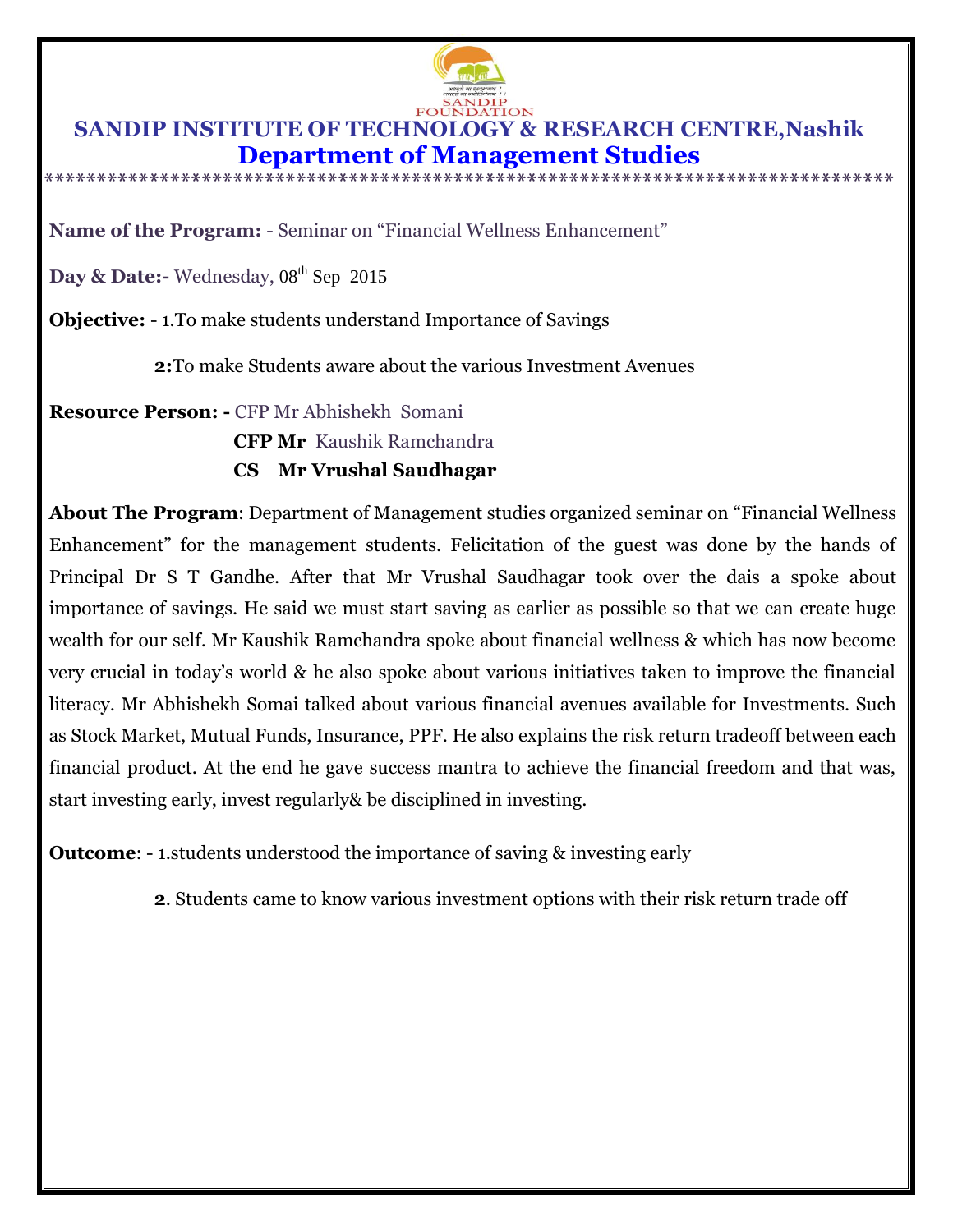

ä